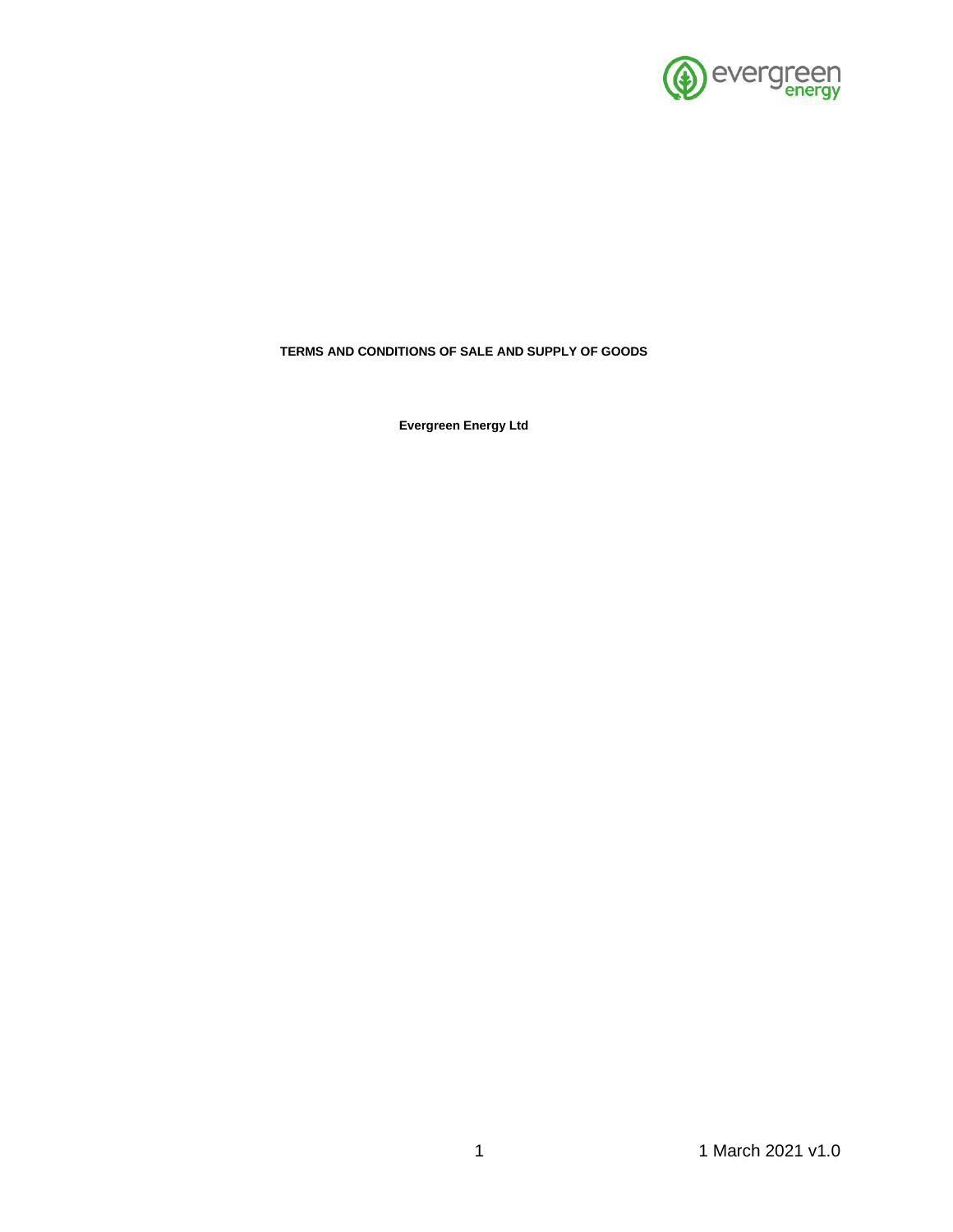

# **1. These terms**

- **1.1 What these terms cover**. These are the terms and conditions on which we supply our goods and products to you, as available on our Website.
- **1.2 Why you should read them**. Please read these terms carefully before you submit your order to us. These terms tell you who we are, how we will provide products to you, how you and we may change or end the contract, what to do if there is a problem and other important information. If you think that there is a mistake in these terms, please contact us to discuss.

### **2. Information about us and how to contact us**

- **2.1 Who we are**. We are Evergreen Energy Limited supplying our Homely product range, a company registered established in England and Wales. Our company registration number is 07588438 and our registered office is at Evergreen House The Edge, Clowes Street, Manchester, England, M3 5NA.. Our registered VAT number is 186006315.
- **2.2 How to contact us**. You can contact us by telephoning our customer service team at 0161 818 9005, by writing to us at *homely@evergreenenergy.co.uk*, when available, by chat via our website (www.homelyenergy.com) or within the Homely Energy App (available on mobile devices via Google Play or AppStore, according to your device's model and brand).
- **2.3 How we may contact you**. If we have to contact you we will do so by telephone, or by writing to you at the email address or postal address you provided to us in your order.
- **2.4 "Writing" includes emails**. When we use the words "writing" or "written" in these terms, this includes emails.

# **3. Our contract with you**

- **3.1 How we will accept your order**. Our acceptance of your order will take place when we email you to accept it, at which point a contract will come into existence between you and us.
- **3.2 If we cannot accept your order**. If we are unable to accept your order, we will inform you of this and will not charge you for the product. This might be because the product is out of stock, because of unexpected limits on our resources which we could not reasonably plan for, because we have identified an error in the price or description of the product or because we are unable to meet a delivery deadline you have specified.
- **3.3 Your order number**. We will assign an order number to your order and tell you what it is when we accept your order. It will help us if you can tell us the order number whenever you contact us about your order.
- **3.4 We only sell to the UK**. Our website is solely for the promotion of our products in the UK. Unfortunately, we do not deliver to addresses outside the UK.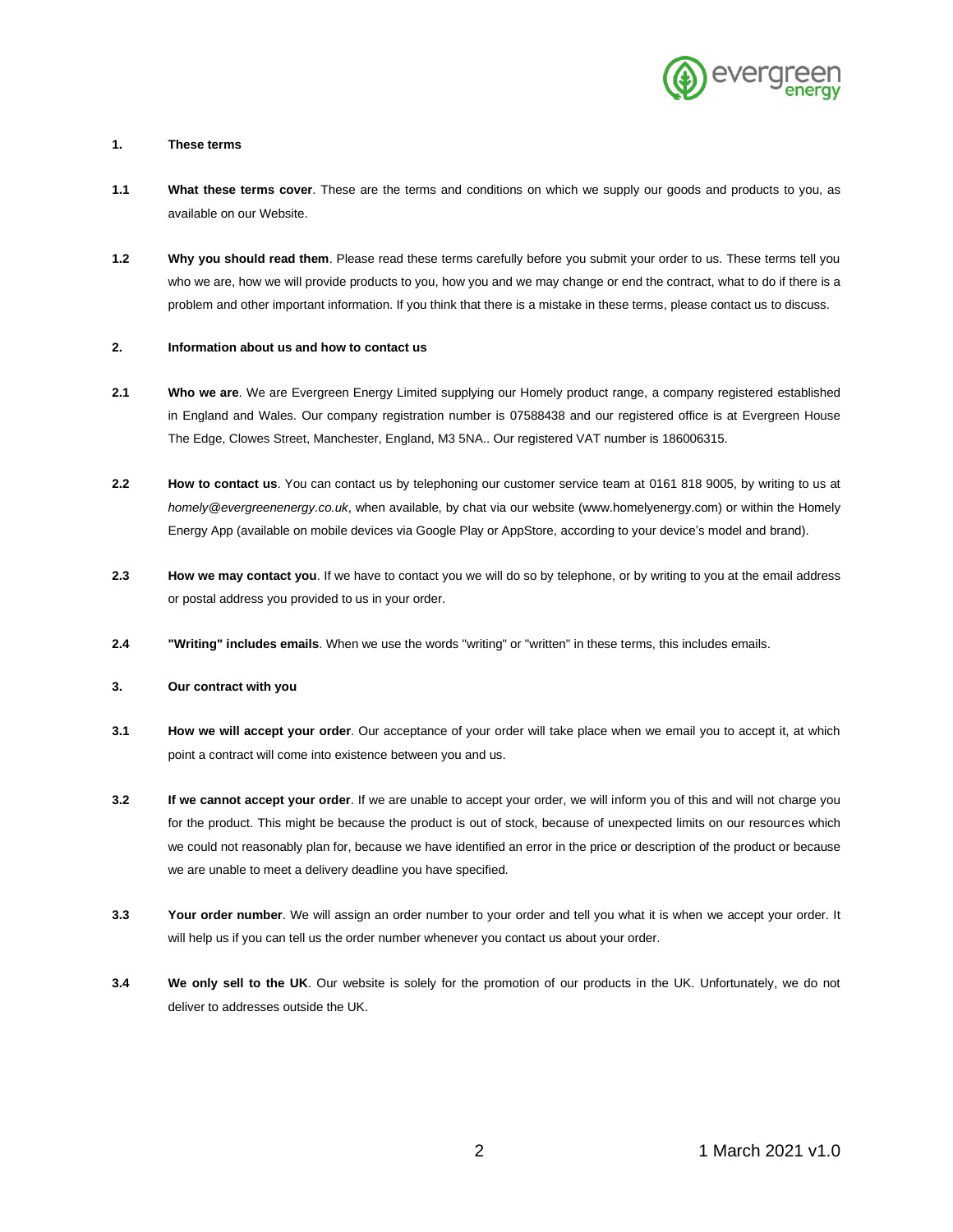

# **4. Our products**

- **4.1 Products may vary slightly from their pictures**. The images of the products on our website are for illustrative purposes only. Although we have made every effort to display the colours accurately, we cannot guarantee that a device's display of the colours accurately reflects the colour of the products. Your product may vary slightly from those images.
- **4.2 Product packaging may vary**. The packaging of the product may vary from that shown in images on our website.
- **4.3 Products may require wifi**. Most of our products require a constant wifi connection, therefore you will need to ensure the wifi connection is available and we accept no liability or responsibility for the performance of the products which arises due to intermittent or weak wifi signal. Please contact our customer services for details of our products which don't require wifi.

# **5. Providing the products**

- **5.1 Delivery costs**. The costs of delivery will be as displayed to you on our website.
- **5.2 When we will provide the products**. During the order process we will give you an estimate date of delivery. We will aim to deliver them to you as soon as reasonably possible and in any event within 30 days after the day on which we accept your order.
- **5.3 We are not responsible for delays outside our control**. If our supply of the products is delayed by an event outside our control then we will contact you as soon as possible to let you know and we will take steps to minimise the effect of the delay. Provided we do this we will not be liable for delays caused by the event, but if there is a risk of substantial delay you may contact us to end the contract and receive a refund for any products you have paid for but not received.
- **5.4 If you are not at home when the product is delivered**. If no one is available at your address to take delivery and the products cannot be posted through your letterbox, we will leave you a note informing you of how to rearrange delivery or collect the products from a local depot.
- **5.5 If you do not re-arrange delivery**. after a failed delivery to you, you do not re-arrange delivery or collect them from a delivery depot we will contact you for further instructions and may charge you for storage costs and any further delivery costs. If, despite our reasonable efforts, we are unable to contact you or re-arrange delivery or collection we may end the contract an[d clause 8.2](#page-6-0) will apply.
- **5.6 Direct Home Delivery**. Some of our products may be delivered directly to you by our third-party suppliers and manufacturers. **We take responsibility for their performance under the contract, however, please check the Returns address provided in our Delivery, Return and Refund Policy for details for where to send returns**.
- **5.7 When you become responsible for the goods**. A product will be your responsibility from the time we deliver the product to the address you gave us.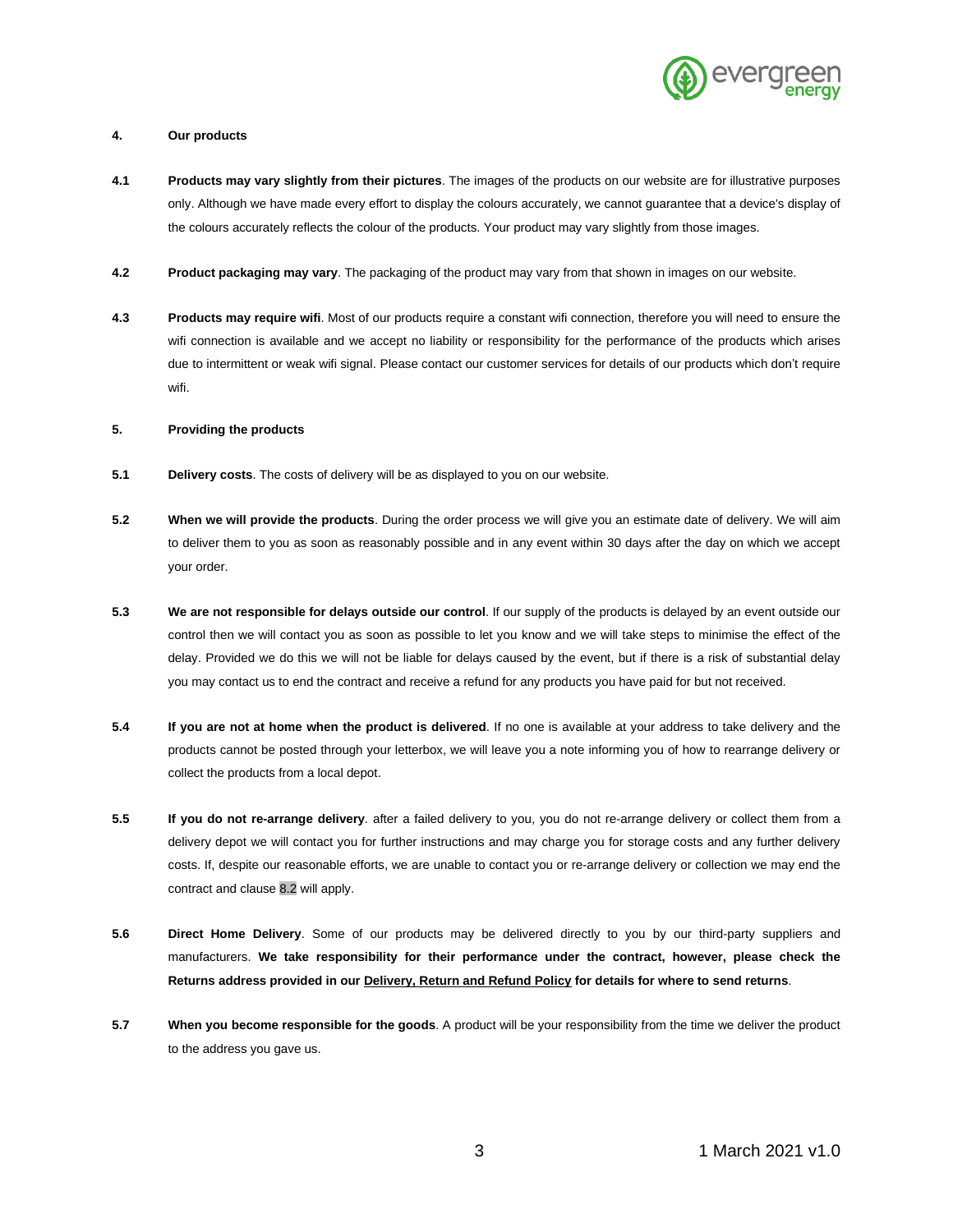

- **5.8 When you own goods**. You own a product once we have received payment in full. The risk in the goods shall pass to you on completion of delivery.
- **5.9 What will happen if you do not give required information to us**. We may need certain information from you, for example, if you do not provide accurate delivery information. We will not be responsible for supplying the products late or not supplying any part of them if this is caused by you not giving us the information we need within a reasonable time of us asking for it or by you not giving us access as required and mentioned above.

### **6. Your rights to end the contract**

- **6.1 You can end your contract with us in some circumstances**. Your rights when you end the contract will depend on what you have bought, whether there is anything wrong with it, how we are performing and when you decide to end the contract:
	- **(a) If what you have bought is faulty or misdescribed you may have a legal right to end the contract** (or to get the product repaired or replaced or a service re-performed or to get some or all of your money back), **see clause [6.4.](#page-4-0)**
	- **(b) If you want to end the contract because of something we have done or have told you we are going to do, see** [clause 6.2;](#page-3-0) or
	- **(c) If you have just changed your mind about the product, see** [clause 6.3.](#page-3-1) You may be able to get a refund if you are within the cooling-off period, but this may be subject to deductions and you will have to pay the costs of return of any goods.
- <span id="page-3-0"></span>**6.2 Ending the contract because of something we have done or are going to do**. If you are ending a contract for a reason set out at (a) to (e) below the contract will end immediately and we will refund you in full for any products which have not been provided and you may also be entitled to compensation. The reasons are:
	- (a) we have told you about an error in the price or description of the product you have ordered and you do not wish to proceed;
	- (b) there is a risk that supply of the products may be significantly delayed because of events outside our control;
	- (c) we have suspended supply of the products for technical reasons (or notified you we are going to suspend them for technical reasons) which means there will be a delay in delivery of 4 weeks or more from the originally estimated delivery date; or
	- (d) you have a legal right to end the contract because of something we have done wrong.
- <span id="page-3-1"></span>**6.3 Exercising your right to change your mind**. Within 14 days from the date of delivery, you have the right to change your mind about buying the products and you will receive a full refund of the amount paid for the products. Do note that if the installation process has been started at the time you notify us of changing your mind you may be responsible for any deduction in value caused by your use/installation.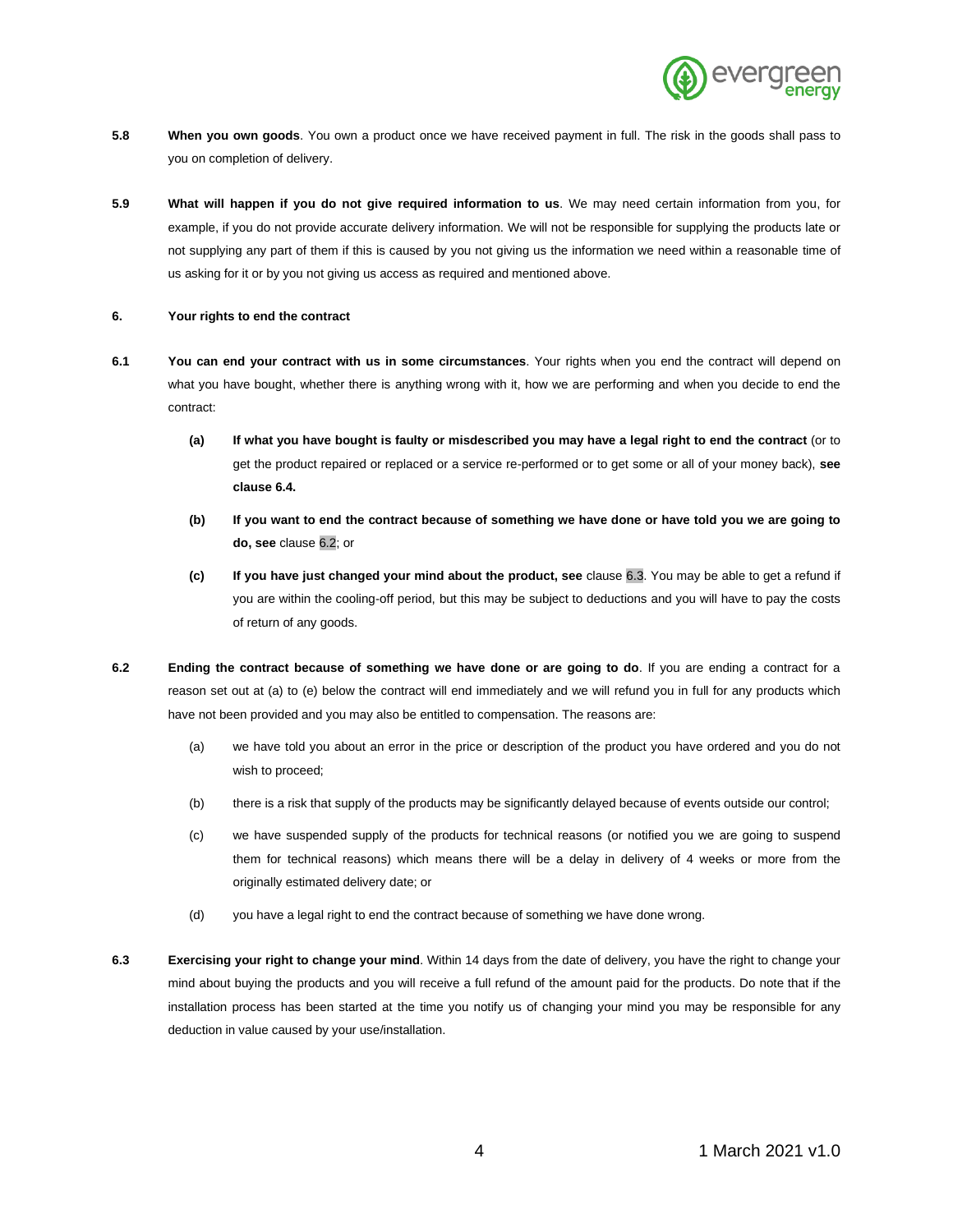

- <span id="page-4-0"></span>**6.4 Warranty for faulty product.** In addition to any Statutory rights you may have, if the product we supply is faulty and the fault is not resulting from your use or installation, then we will repair or replace the product, at our discretion, on the following basis:
	- (a) if you have engaged a third party, who is registered with and approved by us, to install the product on your heating system we will repair or replace such faulty products for 2 years from the date of delivery; or
	- (b) if you have engaged a third party to install the product on your heating system who is not approved by us, we will repair or replace such faulty products for 1 year from the date of delivery (provided such installer is suitably qualified and experienced).
- **6.5 If you install the product personally.** Please note, that if you install the product yourself the additional warranty in clause [6.4](#page-4-0) will not be available to you. In addition, if the fault in the product is found to be caused by your installation or use, then your statutory right to refund, repair or replacement are unlikely to be available and we reserve the right to charge you for these remedies.
- **6.6 When you don't have the right to change your mind**. You do not have a right to change your mind in respect of:
	- (a) products sealed for health protection or hygiene purposes, once these have been unsealed after you receive them;
	- (b) products which at any time after delivery have suffered accidental damage, including but not limited to installation by you, use not in accordance with instructions or purpose, or having been exposed to liquids or chemical substances; or
	- (c) any products which become mixed inseparably with other items after their delivery.

# **7. How to end the contract with us (including if you have changed your mind)**

- <span id="page-4-1"></span>**7.1 Tell us you want to end the contract**. To end the contract with us, please notify us by contacting our customer service over phone, email or online chat, if available at the time. Please note you may be required to fill out a form or send us information in order for us to process the cancellation (please see Model Cancellation Form in Schedule 1). We will be deemed notified for the purposes of this clause [7.1](#page-4-1) once you have completed such requirements. This means that you informing us that you want to cancel the agreement may not be enough, if we need further information to do so and this is not provided by you, including sending us a form via email if necessary.
- **7.2 Returning products after ending the contract**. If you end the contract for any reason after products have been dispatched to you or you have received them, you must return them to us, or the cancellation process will not be completed. You must either post them back to our manufacturer at the returns address below or as informed by our customer service team when you notify us of your intention to cancel the contract or, if this is available at the time, allow us to collect them from you. If you are exercising your right to change your mind you must send off the goods within 14 days of telling us you wish to end the contract.

**Returns address**: Evergreen Energy Returns, Dantom Production Solutions, 18 Cameron Ct, Warrington WA2 8RE

<span id="page-4-2"></span>**7.3 When we will pay the costs of return**. We will pay the costs of return: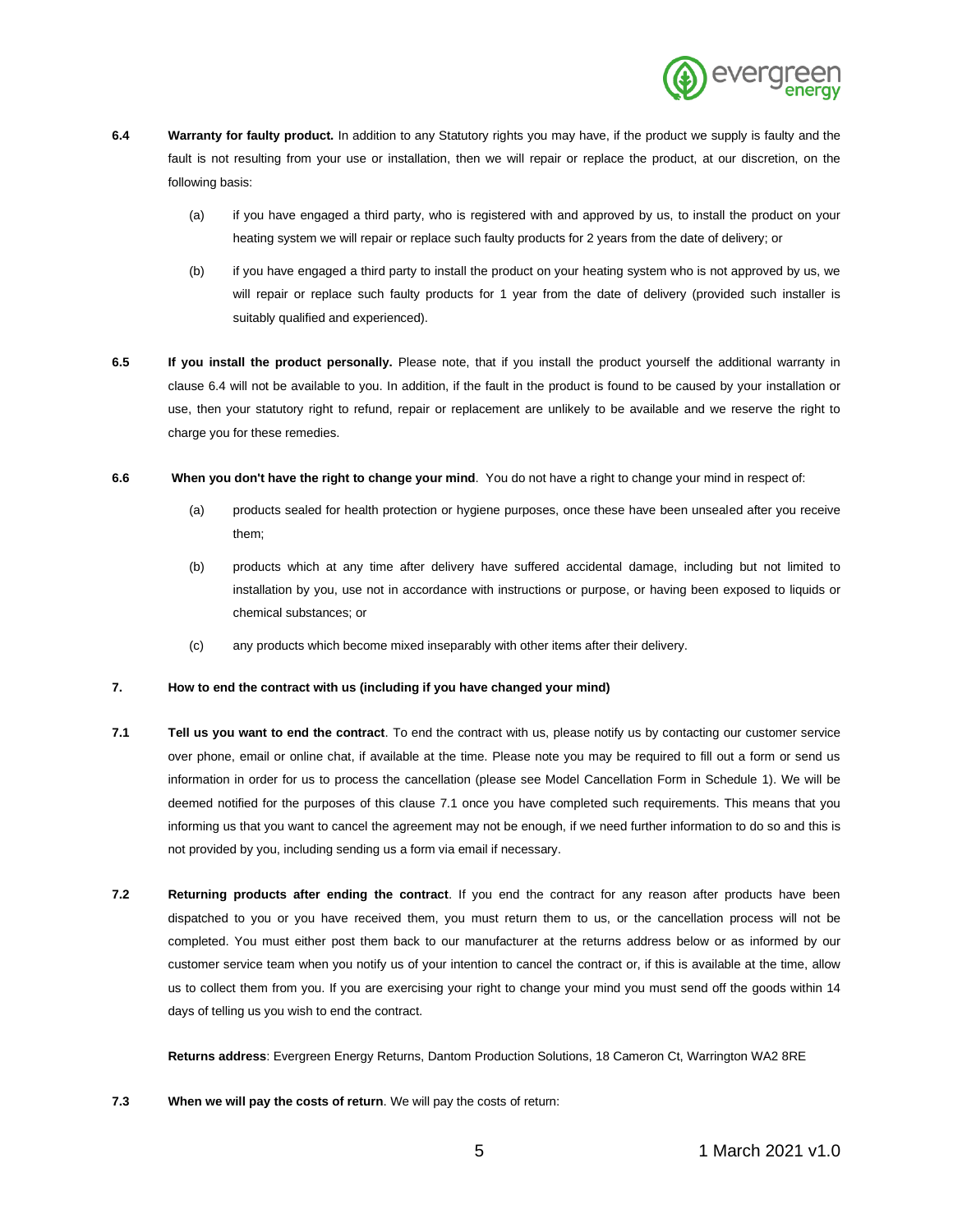

- (a) if the products are faulty or misdescribed;
- (b) if you are ending the contract because we have told you of an upcoming change to the product or these terms, an error in pricing or description, a delay in delivery due to events outside our control or because you have a legal right to do so as a result of something we have done wrong.

In all other circumstances (including where you are exercising your right to change your mind) you must pay the costs of return.

We reserve the right to charge for collection of products should we have given this an option to you at cancellation. We will only charge for collection when you have been informed of such charges at the time of cancellation and you have agreed to paying for them.

When, as set out in this clause [7.3,](#page-4-2) we will cover the costs of return, we will send you a return label at the time of cancellation. You may be required to print out the return label and order details in order to process the return. We will not provide packaging for the return, so it is your responsibility to ensure that the goods are packed in good conditions to go in the mail and arrive to us.

- **7.4 How we will refund you**. We will refund you the price you paid for the products including delivery costs, by the method you used for payment.
- **7.5 Deductions to refund.** If the value of the products returned by you is diminished by any amount as a result of the handling of those products by you beyond what is necessary to establish the nature, characteristics and functioning of the products, we may recover that amount from you up to the contract price. To determine the deduction amount we usually refer to the price we will be able to achieve when re-selling the product, by reference to equivalent products and trading history, so that we have a consistent and transparent method of accounting to you. We may recover that amount by deducting it from any refund due to you or require you to pay that amount direct to us. Handling which goes beyond the sort of handling that might reasonably be allowed in a shop will be "beyond what is necessary to establish the nature, characteristics and functioning of the products" for these purposes
- **7.6 When your refund will be made**. We will make any refunds due to you as soon as possible. If you are exercising your right to change your mind then:
	- (a) If the products have been delivered and we have not offered to collect them, your refund will be made within 14 days from the day on which we receive the product back from you or, if earlier, the day on which you provide us with evidence that you have sent the product back to us.
	- (b) In all other cases, your refund will be made within 14 days of your telling us you have changed your mind.

# **8. Our rights to end the contract**

- <span id="page-5-0"></span>**8.1 We may end the contract if you break it**. We may end the contract for a product at any time by writing to you if:
	- (a) you do not make any payment to us when it is due and you still do not make payment within 5 days of us reminding you that payment is due;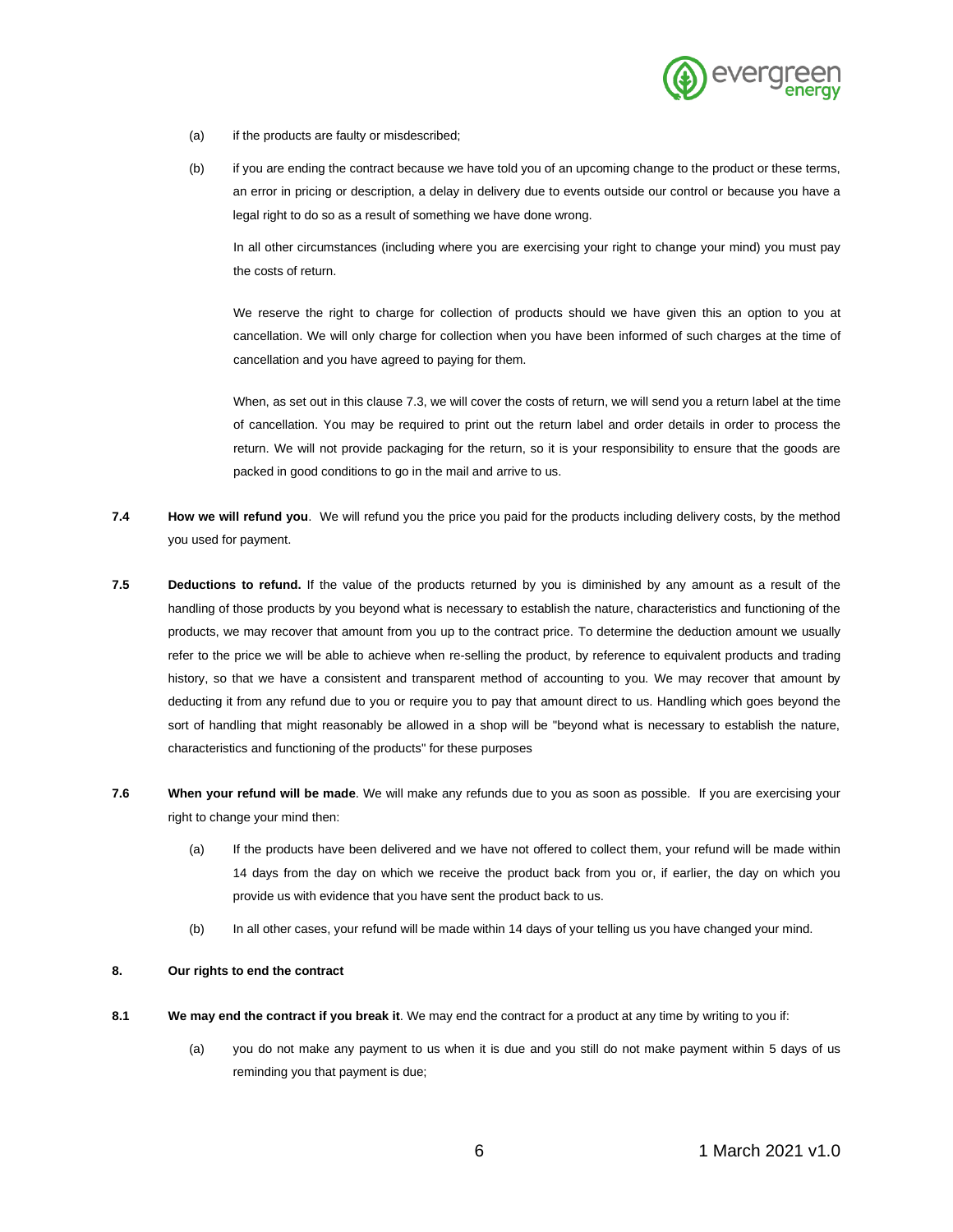

- (b) you do not, within a reasonable time of us asking for it, provide us with information that is necessary for us to provide the products as set out in this agreement;
- (c) you do not, within a reasonable time, allow us to deliver the products to you or collect them from us.
- <span id="page-6-0"></span>**8.2 What happens when we end the contract**. If we end the contract in the situations set out in [clause 8.1](#page-5-0) we will refund any money you have paid in advance for products we have not provided but we may deduct or charge you reasonable compensation for the net costs we will incur as a result of your breaking the contract.
- **9. Nothing in these terms will affect your legal rights.** The rights provided under this agreement are in addition to and not in replacement of your legal rights. Some of the rights within this agreement are the same as your statutory rights. When this is the case, they will not add to your statutory rights but instead coexist in relation to them.

#### **10. Price and payment**

- **10.1 Where to find the price for the product**. The price of the product (which includes VAT) will be the price indicated on order pages which you will receive via email when you place your order. We use our best efforts to ensure that the price of the product advised to you is correct. However please se[e clause 10.3](#page-6-1) for what happens if we discover an error in the price of the product you order.
- **10.2 We will pass on changes in the rate of VAT**. If the rate of VAT changes between your order date and the date we supply the product, we will adjust the rate of VAT that you pay, unless you have already paid for the product in full before the change in the rate of VAT takes effect.
- <span id="page-6-1"></span>**10.3 What happens if we got the price wrong**. It is always possible that, despite our best efforts, some of the products we sell may be incorrectly priced. We will normally check prices before accepting your order so that, where the product's correct price at your order date is less than our stated price at your order date, we will charge the lower amount. If the product's correct price at your order date is higher than the price stated to you, we will contact you for your instructions before we accept your order.
- **10.4 When you must pay and how you must pay**. Payments will be made online as instructed on our website. We may use third party software (such as *[Shopify](https://www.shopify.co.uk/)* or an equivalent provider as chosen by us from time to time) for payment processing and in doing so the relevant third party's terms and conditions and privacy policy will apply. It is your responsibility to read through them. Should you proceed with payment, we will deem as you having accepted those terms in full.
- **10.5** What to do if you think an invoice is wrong. If you think an invoice is wrong please contact us promptly to let us know.

### **11. Our responsibility for loss or damage suffered by you**

**11.1 We are responsible to you for foreseeable loss and damage caused by us**. If we fail to comply with these terms, we are responsible for loss or damage you suffer that is a foreseeable result of our breaking this contract or our failing to use reasonable care and skill, but we are not responsible for any loss or damage that is not foreseeable. Loss or damage is foreseeable if either it is obvious that it will happen or if, at the time the contract was made, both we and you knew it might happen, for example, if you discussed it with us during the sales process.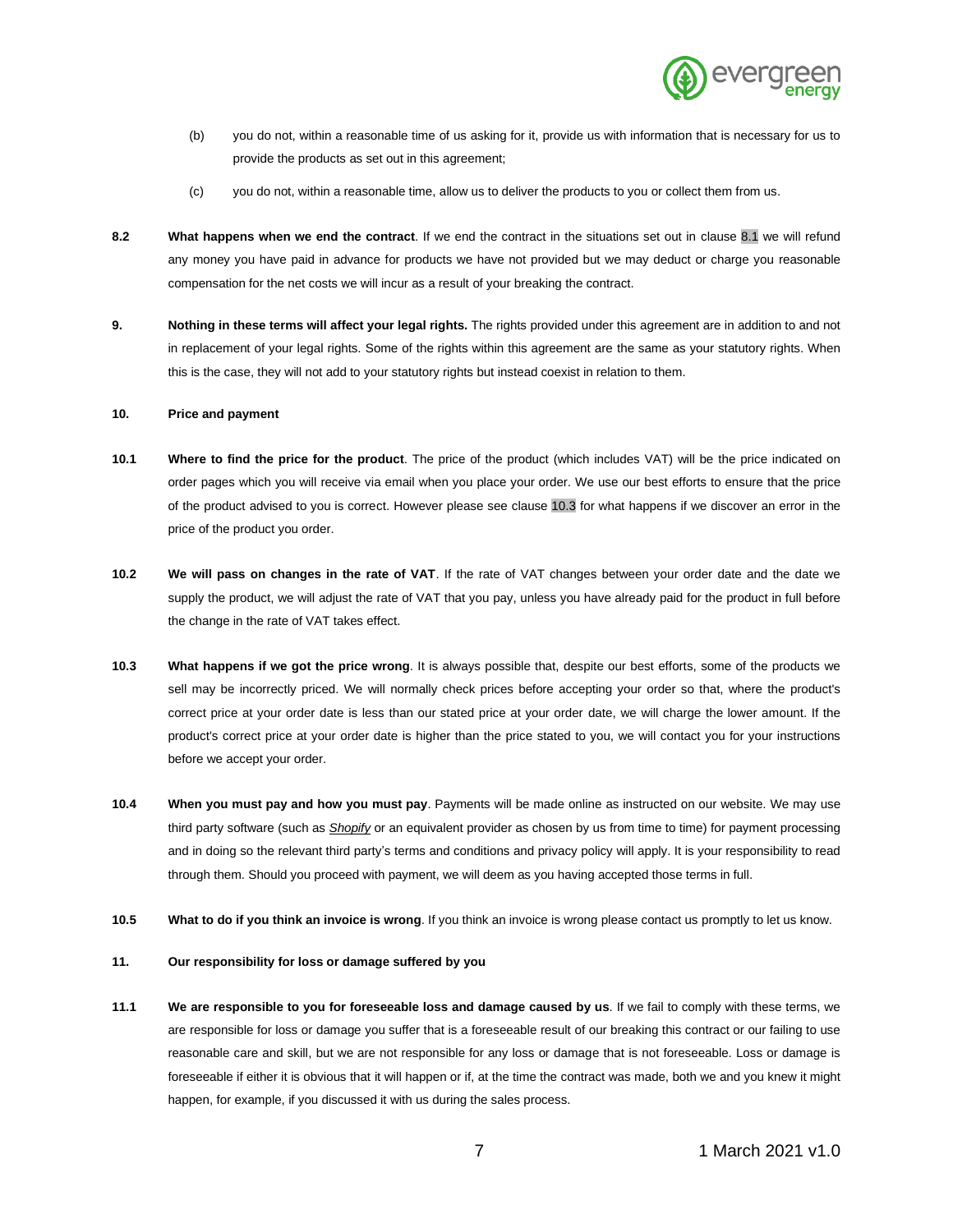

- **11.2 We do not exclude or limit in any way our liability to you where it would be unlawful to do so**. This includes liability for death or personal injury caused by our negligence or the negligence of our employees, agents or subcontractors; for fraud or fraudulent misrepresentation; for breach of your legal rights in relation to the products, including the right to receive products which are: as described and match information we provided to you and any sample or model seen or examined by you; of satisfactory quality; fit for any particular purpose made known to us; supplied with reasonable skill and care and, where installed by us, correctly installed; and for defective products under the Consumer Rights Act 2015.
- **11.3 When we are liable for damage to your property**. If we have entered or otherwise provided services in your property, we will make good any damage to your property caused by us while doing so. However, we are not responsible for the cost of repairing any pre-existing faults or damage to your property that we discover while providing the services.
- **11.4 We will not be liable for any damages related to the installation of the products, when installation was not directly performed by us, our employees, agents or subcontractors.** For the avoidance of doubt, we will not be liable for any issues originating from the installation of the products performed by you or by a third party contracted by you to provide the installation, even if in any of these situations we have provided you with installation instructions or the installer is previously approved by us.
- **11.5 We are not liable for business losses**. We only supply the products under these Terms for domestic and private use. If you use the products for any commercial, business or re-sale purpose we will have no liability to you for any loss of profit, loss of business, business interruption, or loss of business opportunity. **Please contact our customer service team and ask about our business focused products and offers.**
- **11.6 We do not guarantee that the use of any products provided under this agreement will reduce or bring any beneficial changes to your heating system costs.** For the avoidance of doubt, in no circumstances will we be liable for any change in costs associated with your electricity supply and/or heating system, including but not limited to energy supply bills.

### **12. How we may use your personal information**

**12.1 How we may use your personal information**. We will only use your personal information as set out in our Privacy Policy, as updated from time to time and available on our website. Please note that we do share personal data with our third-party suppliers and manufacturers when they deliver direct to you, but we ensure this is secure and responsibility in accordance with the Privacy Policy.

### **13. Other important terms**

- **13.1 Assignment and subcontracting**. We may transfer our rights and obligations under these terms to another organisation. You may only transfer your rights or your obligations under these terms to another person if we agree to this in writing.
- **13.2 No third-party rights.** This contract is between you and us. No other person shall have any rights to enforce any of its terms, unless otherwise agreed between you and us.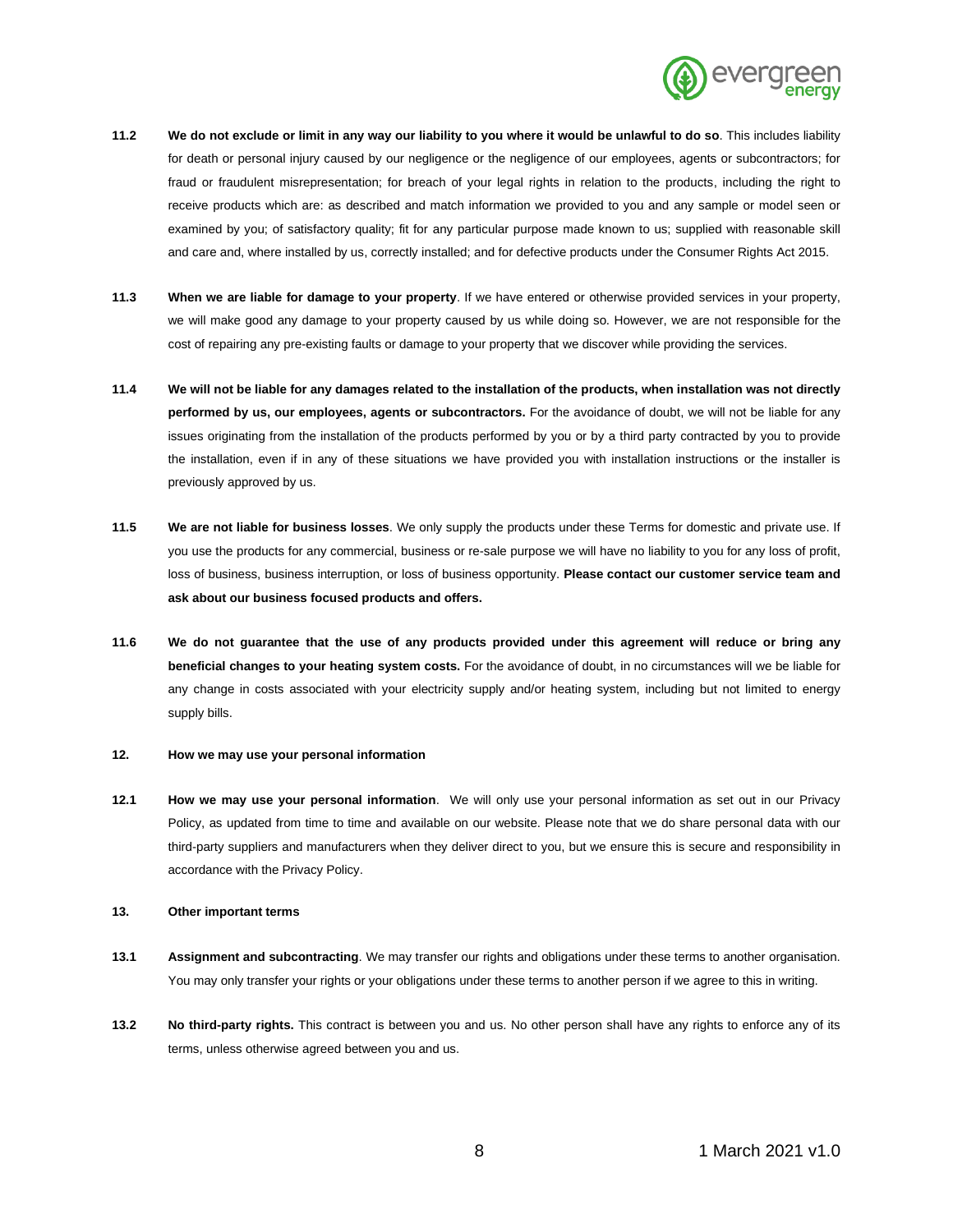

- **13.3 If a court finds part of this contract illegal, the rest will continue in force**. Each of the paragraphs of these terms operates separately. If any court or relevant authority decides that any of them are unlawful, the remaining paragraphs will remain in full force and effect.
- **13.4 Even if we delay in enforcing this contract, we can still enforce it later**. If we do not insist immediately that you do anything you are required to do under these terms, or if we delay in taking steps against you in respect of your breaking this contract, that will not mean that you do not have to do those things and it will not prevent us taking steps against you at a later date. For example, if you miss a payment and we do not chase you but we continue to provide the products, we can still require you to make the payment at a later date.
- **13.5 Which laws apply to this contract and where you may bring legal proceedings**. These terms are governed by English and Welsh laws and you can bring legal proceedings in respect of the products exclusively in the English and Welsh courts. If you live in Scotland you can bring legal proceedings in respect of the products in either the Scottish or the English courts. If you live in Northern Ireland you can bring legal proceedings in respect of the products in either the Northern Irish or the English courts.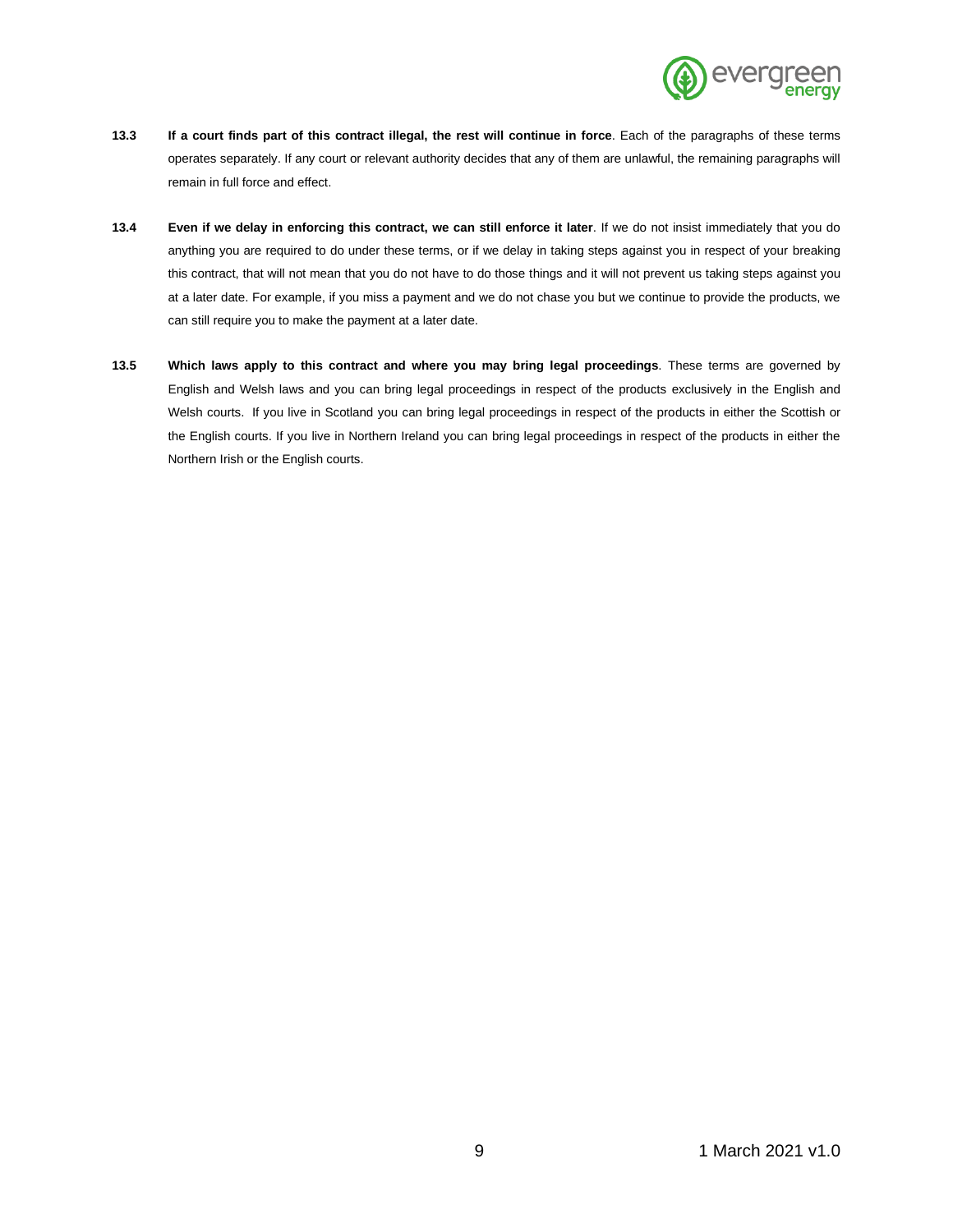

# **THE SCHEDULE MODEL CANCELLATION FORM**

*(Complete and return this form only if you wish to withdraw from the contract)*

To [TRADER'S NAME, ADDRESS, TELEPHONE NUMBER AND, WHERE AVAILABLE, FAX NUMBER AND E-MAIL ADDRESS TO BE INSERTED BY THE TRADER]

I/We [\*] hereby give notice that I/We [\*] cancel my/our [\*] contract of sale of the following goods [\*]/for the supply of the following service [\*], Ordered on [\*]/received on [\*],

Name of consumer(s),

Address of consumer(s),

Signature of consumer(s) (only if this form is notified on paper), Date [\*] Delete as appropriate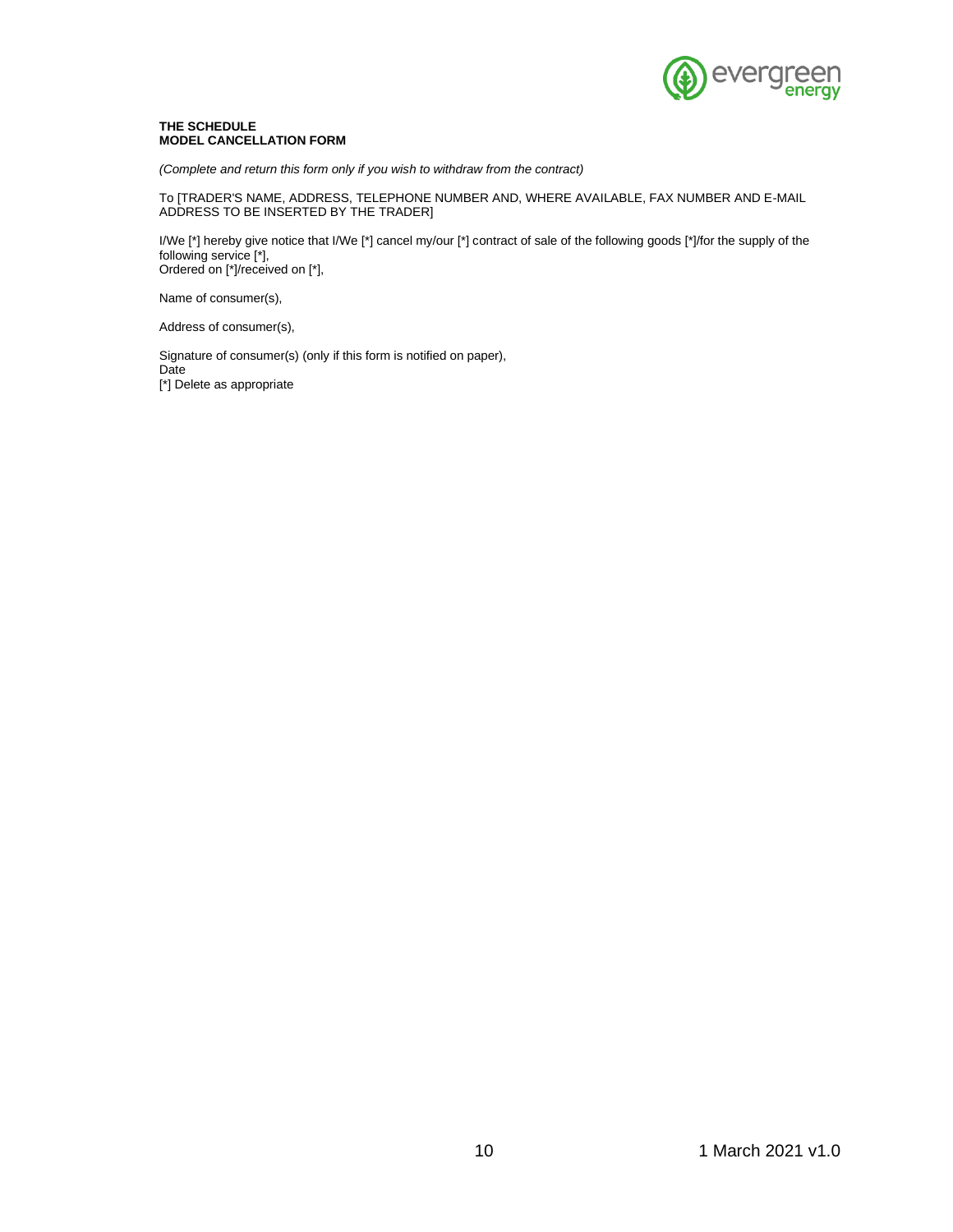

TARIFF OPTIMISATION SERVICE TERMS AND CONDITIONS

**Evergreen Energy Ltd**

These Terms, together with any and all other documents referred to herein, set out the terms on which we provide the Services to registered account holders through our Website (information on the Services will also be available to you via the App). Please read these Terms carefully before you submit your order to us, and ensure that you understand them before purchasing our Services. You will be required to accept these Terms when ordering our Services.

By purchasing the Services, you acknowledge and agree with the Terms. The use of our Website is subject to our Website Terms of Use and the use of our App is subject to the Homely App End User Licence Agreement. Please ensure that you have read them carefully and that you understand them.

The Website and the App are owned and operated by Evergreen Energy Ltd, Company Number: 07588438, and registered office at The Edge Business Centre, Clowes Street, Salford, Greater Manchester, M3 5NA.

**The Customer's attention is particularly drawn to clause 6, Liability.**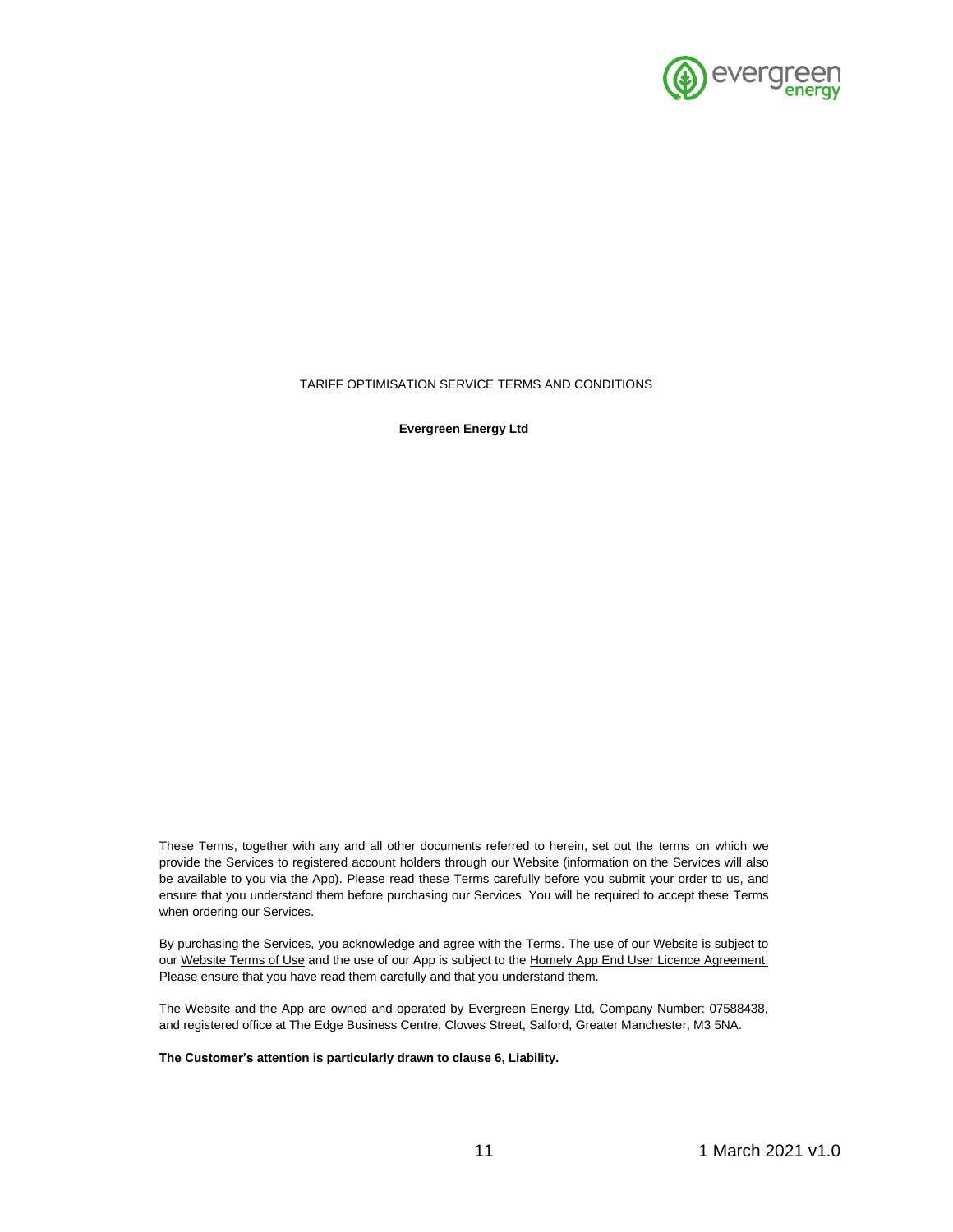

### **Chapter 1 Customer Support**

Our customer support is available to you for the duration of your Subscription. Customers can get in touch with the Supplier's customer service at any time by email (homely@evergreenenergy.co.uk ), phone (0161-818- 9005) or through the Website's chat plugin. All guidance and information required for you to use the Services will be available to you the Website.

In order to activate the Service you will need an account with us, which needs to be created via the Homely App. Your use of the App and account will be subject to the Homely App End User Licence Agreement. You will also receive information on the Service via the App.

Within 14 days from date of purchase should you change your mind about purchasing the Services you may contact us to request a cancellation and refund (**Cancellation Period**).

Please note the information above is intended as a summary of your consumer rights and is not intended to replace the terms of these Terms, as outlined below.

### **Chapter 2 AGREED TERMS**

### **1 Interpretation**

- 1.1. Definitions. In these Terms, the following definitions apply:
	- 1.1.1. **Account**: means the account created by the Customer with the Supplier, via the App, and through which the Customer may purchase and access the Services through the Website.
	- 1.1.2. **App**: the Homely App which is developed and owned by the Supplier and which can be made available to the Customer and used to access some functionality and output of the Services.
	- 1.1.3. **Business Day**: a day (other than a Saturday, Sunday or public holiday) when banks in London are open for business.
	- 1.1.4. **Cancellation Period**: means 14 days from the Service Commencement Date.
	- 1.1.5. **Charges**: the charges payable by the Customer to the Supplier for the supply of the Services as set out in the relevant Order.
	- 1.1.6. **Confirmation Email**: email sent to the Customer following purchase of the Services attaching the Order.
	- 1.1.7. **Contract**: the contractual relationship between the Supplier and the Customer for the supply of the Services in accordance with these Terms and the relevant Order.
	- 1.1.8. **Customer**: the person or firm who purchases the Services from the Supplier.
	- 1.1.9. **Data Protection Legislation**: all applicable data protection and privacy legislation in force from time to time in the UK including the General Data Protection Regulation ((EU) 2016/679); the Data Protection Act 2018; the Privacy and Electronic Communications Directive 2002/58/EC (as updated by Directive 2009/136/EC) and the Privacy and Electronic Communications Regulations 2003 (SI 2003/2426) as amended.
	- 1.1.10. **Hardware**: an internet connected device wired to the Customer's heating system at their premises, which is supplied by the Supplier or is otherwise is compatible with the Services, and allows the Supplier to monitor and collect data in relation to the Customer's heating system.
	- 1.1.11. **Intellectual Property Rights**: patents, rights to inventions, copyright and related rights, trade marks, business names and domain names, rights in get- up, goodwill and the right to sue for passing off, rights in designs, database rights, rights to use, and protect the confidentiality of, confidential information (including know-how), and all other intellectual property rights, in each case whether registered or unregistered and including all applications and rights to apply for and be granted, renewals or extensions of, and rights to claim priority from, such rights and all similar or equivalent rights or forms of protection which subsist or will subsist now or in the future in any part of the world.
	- 1.1.12. **Model Cancellation Form**: the form a Customer may, but is not required to, use to cancel the Services within the Cancellation Period, as attached as Appendix A to these Terms.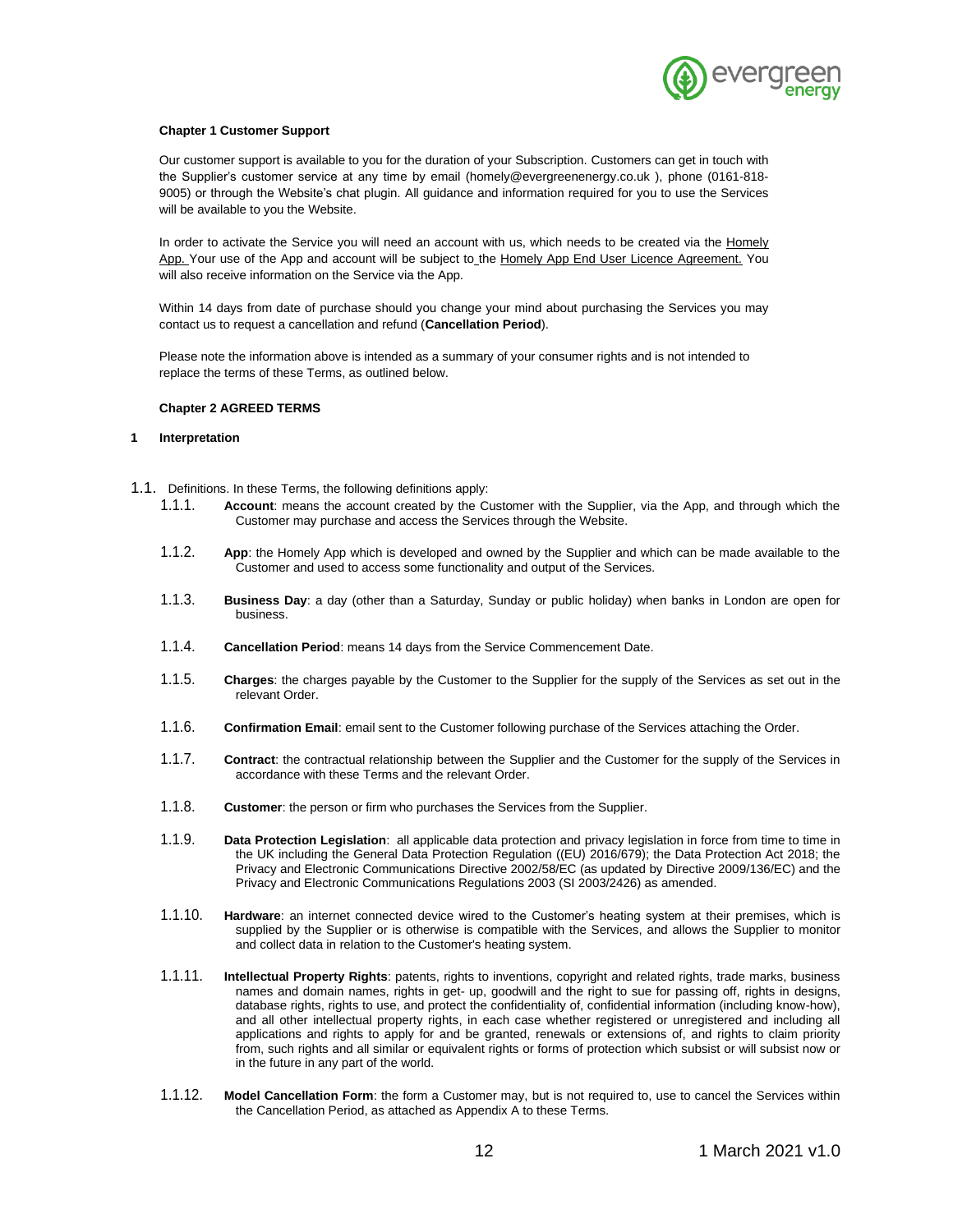

- 1.1.13. **Order**: means the electronic document issued by the Supplier at the purchase of the Services by the Customer, containing information specific to the Contract, including but not limited to Service details, Subscription Period, Customer name and address, Charges, payment method and date of purchase.
- 1.1.14. **Service Commencement Date**: means the agreed start date for the Services, under a Contract and as specified in the Order.
- 1.1.15. **Services**: also referred to as Homely Optimisation Service, is the Service selected by the Customer and then supplied by the Supplier to the Customer as specified in the Order, and detailed in the Account and Website, which will include the provision of heating analytics and optimisation via an online platform (accessed via the Website) that sends information to the Hardware to control the heating, and which also updates the Customer via the App. It includes storing data of the internal temperature of the Customer and algorithms that will derive the heating schedule of the Customer's home.
- 1.1.16. **Subscription Period**: being 12 calendar months from the Service Commencement Date or as otherwise set out in an Order.
- 1.1.17. **Terms**: the terms and conditions set out herein and amended from time to time.
- 1.1.18. **Website**: means the Supplier's website *[www.homelyenergy.com](http://www.homelyenergy.com/)*.
- 1.2. In these Terms, the following rules apply:
	- 1.2.1. a person includes a natural person, corporate or unincorporated body (whether or not having separate legal personality);
	- 1.2.2. a reference to a party includes its personal representatives, successors and permitted assigns;
	- 1.2.3. a reference to a statute or statutory provision is a reference to such statute or statutory provision as amended or re-enacted includes any subordinate legislation made under that statute or statutory provision as amended or re- enacted;
	- 1.2.4. any obligation on a party not to do something includes an obligation not to allow that thing to be done;
	- 1.2.5. any phrase introduced by the terms including, include, in particular or any similar expression, shall be construed as illustrative and shall not limit the sense of the words preceding those terms; and
	- 1.2.6. a reference to writing or written includes faxes and emails.

# **2 Basis of Contract**

- 2.1. Customers must be 18 or older to purchase the Services. Purchase is made online via the Account on the Website.
- 2.2. The Website contains all guidance to the Customer through the process of ordering our Services. Once the purchase has been accepted, the Supplier will confirm an Order by means of a Confirmation Email, at which point a Contract will form between the parties for the duration determined in accordance with clause 2.3.
- <span id="page-12-0"></span>2.3. The Subscription Period will commence on the date of the Order. On completion of a Subscription Period, the Contract will automatically continue for further Subscription Periods of the same duration unless either the Customer or Supplier provides at least 30 days' written notice to terminate prior to the end date of the then current Subscription Period. If notice is provided the Contract will expire at the end of the current Subscription Period and the Customer's access to the Services will then cease.

#### **3 Charges and Payment Terms**

3.1. The Charges shall be as set out on the Website at the time of purchase and then as confirmed for each specific Customer in the relevant Order. If there are any discrepancies between amounts published on our Website and amounts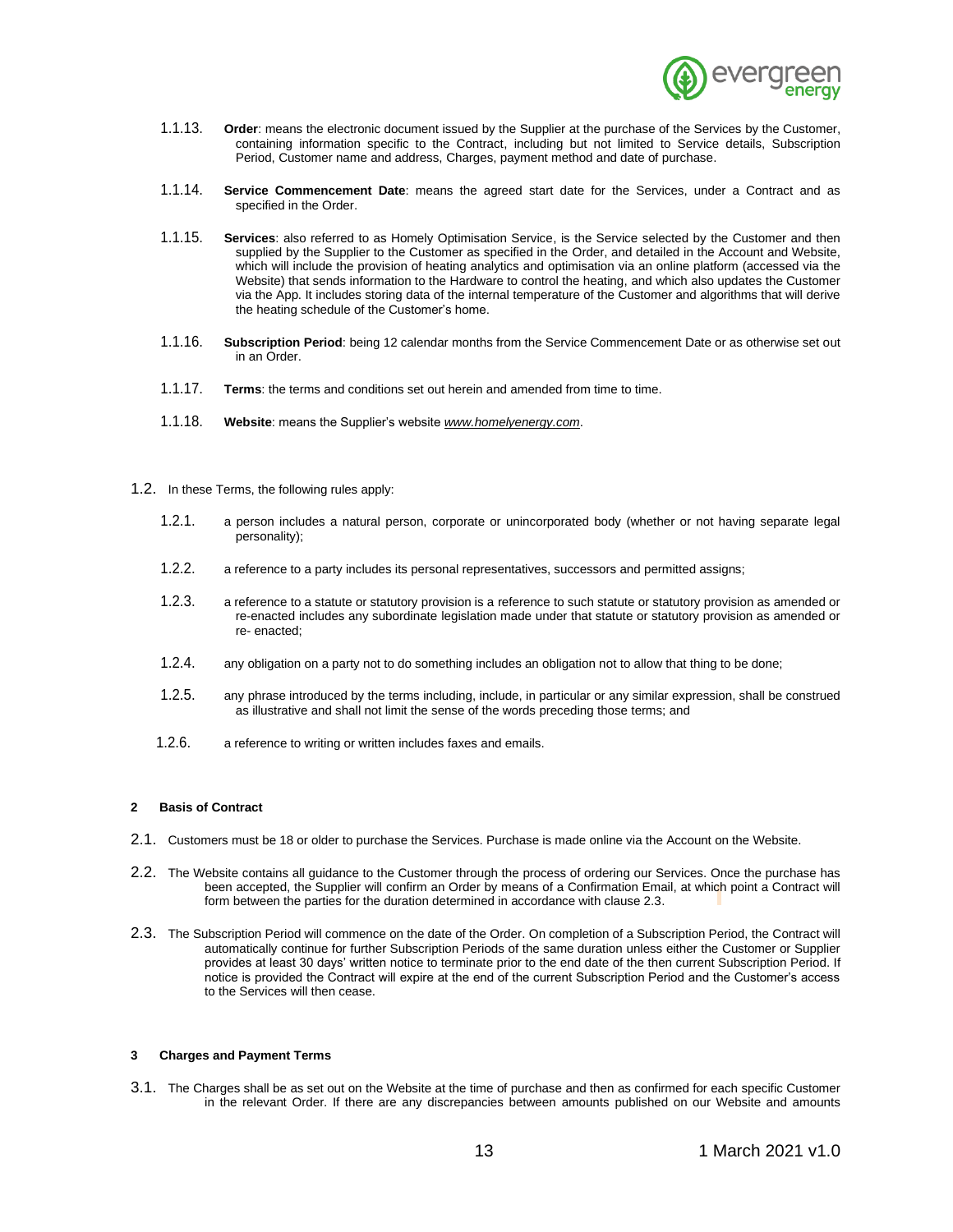

appearing in an Order, the amounts in the Order shall applyl. If the Customer disagree with part of or all the Charges, the Customer may contact our customer support team for clarifications or changes, if applicable (See Contact us clause [10](#page-16-0) below). The Customer may terminate the Contract within the Cancellation Period at their choice and at no cost (and the Supplier provides the Model Cancellation Form which can be used by the Customer). If the Customer commences receipt of the Services during the Cancellation Period then the Supplier shall be entitled to retain, from any refund amount, a proportion of the Charges related to any Services provided.

- 3.2. The Charges shall be payable in full in cleared funds annually in advance of the Subscription Period by direct debit. The Customer will be requested to complete the Direct Debit Mandate upon placement of an Order. The Supplier, at its choice, may accept payment through alternative methods, nominated from time to time by the Supplier. The Customer shall pay all Charges in full without any set-off, counterclaim, deduction or withholding (except for any deduction or withholding required by law).
- 3.3. Unless otherwise stated, the price of the Services will be inclusive of amounts in respect of value added tax ("VAT"). Where exclusive of VAT, the Customer shall pay to the Supplier such additional amounts in respect of VAT as are chargeable on the supply of the Services.
- <span id="page-13-0"></span>3.4. The Supplier reserves the right to amend Charges at any time and to add, alter, or remove special offers from time to time. Changes in Charges will not affect any Order which has been previously been confirmed prior to the date of change, but will apply to any future Subscription Periods in case of renewal under clause 2.3.

#### **4 Supply of Services and Service Levels**

- 4.1. To make full use of the Services, the Customer will need to download the App as available for Android or iOS users and as updated from time to time by the Supplier, and create an Account. For more details about the App, please refer to the Homely App End User Licence Agreement.
- 4.2. The Services are made available to the Customer by using the App on its 'tariff optimization' mode, which the customer should manually set up once the Order is issued.
- 4.3. Full enjoyment of the Services features will require the Customer:
	- 4.3.1. to have purchased and installed the Supplier's, or compatible third-party, smart thermostat;
	- 4.3.2. obtain their energy through a third party energy supplier who supports tariff optimization and the Services, whether at the date of the Order or after a tariff swap; and
	- 4.3.3. notify the Supplier about the date on which the energy tariff swap will occur, or if not known in advance, then as soon as possible after the swap.
- 4.4. The Supplier will provide information on its Website or via email from time to time of the brands and/or models of smart thermostat, and third-party energy providers, which are compatible to the Services. Nevertheless, the Customer will be solely responsible for checking and confirming such compatibility. For the avoidance of doubt, the Supplier is not directly affiliated with third-party energy suppliers and any contract the Customer has with those third-parties is governed solely by their terms and conditions.
- 4.5. The Services require an active internet connection. Both the Hardware and the App will need to be connected to the internet so as to enable control of the relevant heating system. The App will provide information about the strength of the internet signal where the Hardware is located. The Supplier does not provide internet services nor will be responsible for any issues or incorrect functioning of the Services caused by lack of, low signal or any other issues related to malfunction of such internet connection. For the avoidance of doubt, the Supplier is not directly affiliated with third-party internet suppliers and any contract the Customer has with those third parties is governed solely by their terms and conditions.
- 4.6. The Supplier warrants to provide the Service with reasonable care and skill and in accordance with applicable law. The Supplier shall use all reasonable endeavours to meet any performance dates specified in the Order, but any such dates shall be estimates only and time shall not be of essence, save where otherwise agreed between the Parties.
- 4.7. From time to time the Supplier may let the Customers try, for no additional fees or charges, further services or features which are not detailed as part of the Services, for example as part of a trial or for promotional purposes. These will not, unless otherwise expressly stated elsewhere, form part of the Services under these Terms and the Supplier may at its own discretion withdraw them at any time and with immediate effect, unless and until confirmed in an Order.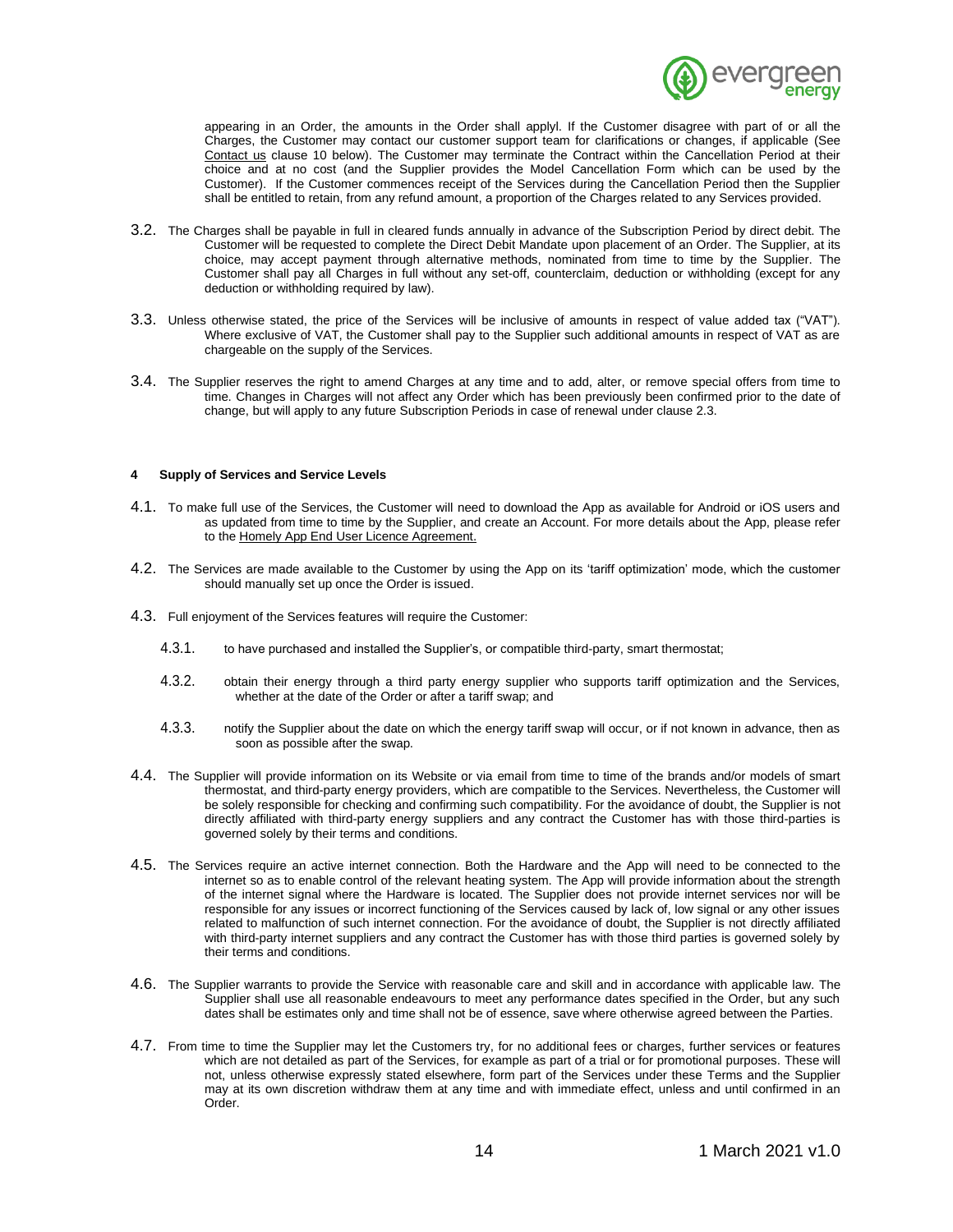

- 4.8. The Supplier reserves the right to make applicable changes to the Services, as required from time to time to comply with applicable laws or regulations or for quality improvement purposes. If these changes are expected to materially affect the nature or quality of the Services, the Supplier will notify the Customer accordingly.
- 4.9. Subject to the Terms, the Order and any of our other policies and procedures, the Supplier will use commercially reasonable efforts to provide the Services on a twenty-four (24) hours a day, seven (7) days a week basis. The Customer acknowledges and agrees that from time to time the Services may be inaccessible or inoperable for any reason including, but not limited to, equipment malfunctions; periodic maintenance, repairs or replacements that the Supplier undertakes from time to time; or causes beyond the Supplier's reasonable control or that are not reasonably foreseeable including, but not limited to, interruption or failure of telecommunication or digital transmission links, hostile network attacks, network congestion or other failures. The Customer acknowledges and agrees that the Supplier does not guarantee the availability of the Service on a continuous or uninterrupted basis, and the Supplier accepts no liability for any failure in this regard. Notwithstanding the above, the Supplier will procure to notify the Customer when the Website is expected to undergo scheduled maintenance which will make the Services unavailable for a period over three consecutive hours.
- <span id="page-14-0"></span>4.10. The Supplier reserves the right to withdraw or cease providing all or part of the Services, or modify or change the Services, in which case the Customer will be notified and, in the latter situation, the Customer shall have 30 days in which to terminate the Contract by providing written notice. If the Customer does not provide such notice, the changes shall be deemed accepted and the Contract shall continue in accordance with these Terms. Should the Services come to an end for the reasons under this clause [4.10,](#page-14-0) the Customer will be entitled to a refund proportional to the Services which were had not yet been provided, and such refund shall be the Customer's sole remedy for termination under this claus[e 4.10.](#page-14-0)
- 4.11. The Supplier does not warrant or guarantee that the Services will result in more beneficial heating/energy bills for the Customer. Save for where the Supplier has been negligent, the Supplier shall not be liable for any changes in the Customer's energy supply bill regardless of whether the changes is directly or indirectly related to the Services.
- 4.12. Any samples, drawings, descriptive matter or advertising issued by the Supplier, and any descriptions or illustrations contained in the Supplier's promotional materials, are issued or published for the sole purpose of giving an approximate idea of the Services described in them. They shall not form part of the Contract or have any contractual force.
- 4.13. We may collect and proceed your personal data in connection to the provision of the Services. All personal data collected will be used and held in accordance with our Privacy Policy and your rights under Data Protection Legislation.

#### **5 Customer's obligations**

- 5.1. The Customer shall at all time during the Subscription Term:
	- 5.1.1. ensure that the terms of the Order and any information it provided upon purchase of the Services are complete and accurate;
	- 5.1.2. cooperate with the Supplier in all matters relating to the Services;
	- 5.1.3. provide the Supplier with such information and materials as the Supplier may reasonably require in order to supply the Services, and ensure that such information is accurate and kept up-to-date in all material respects;
	- 5.1.4. prepare the Customer's premises for the supply of the Services, as the Supplier may reasonably require in order to supply the Services;
	- 5.1.5. pay the Charges in time and as agreed and detailed under the Order and in these Terms; and
	- 5.1.6. comply with the Homely App End User Licence Agreement in relation to its creation and operation of the Account.
- 5.2. The Customer is solely responsible for choosing, setting and controlling the heating at the premises, when using the Services and Hardware. However, the Hardware is programmed to maintain the heating system between 12 and 25 degrees centigrade, and the Customer accepts these limits will apply to the Services.
- 5.3. Where applicable, the Customer shall obtain and maintain in place all necessary licences, permissions and consents which may be required from time to time during the Subscription Period.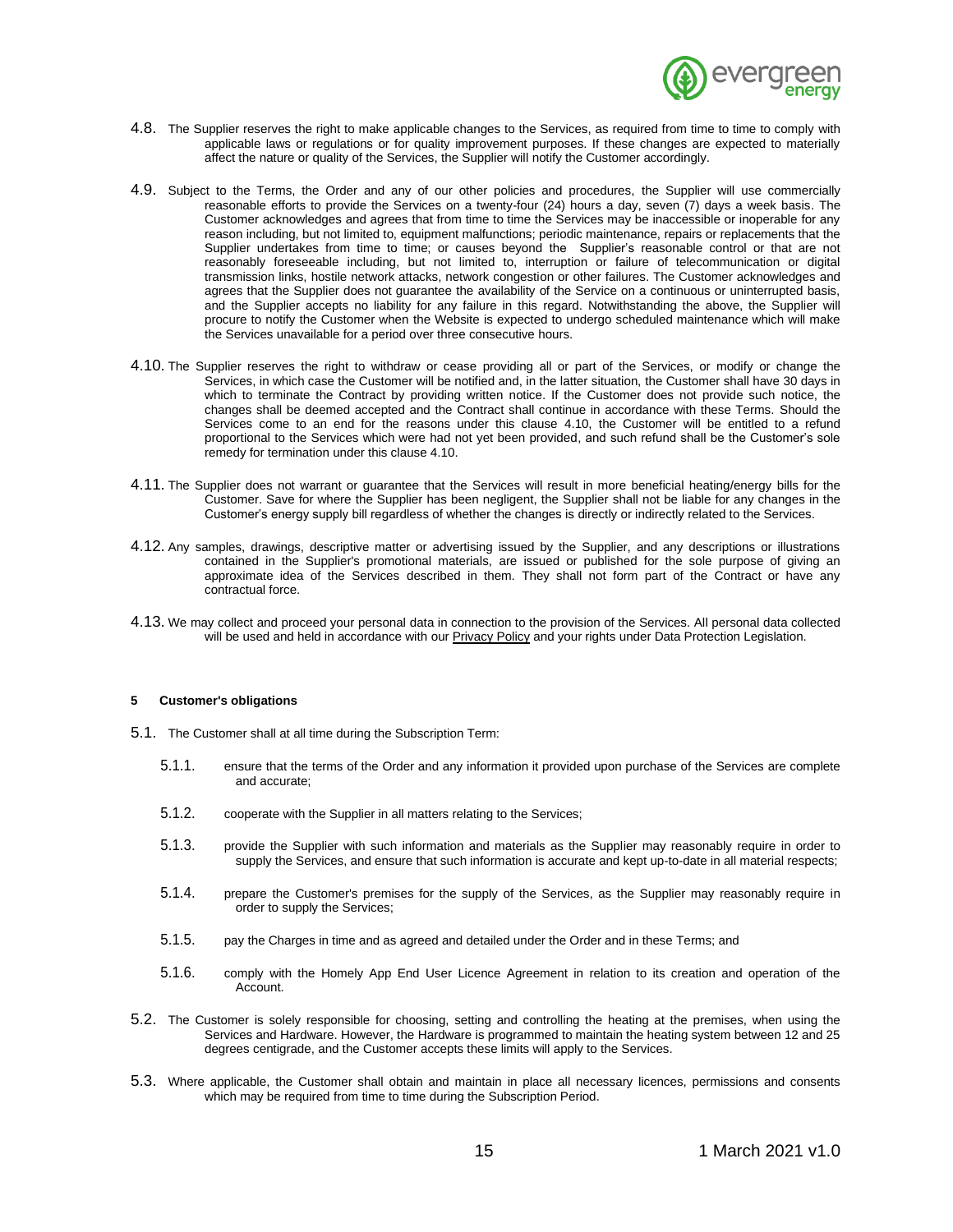

- <span id="page-15-0"></span>5.4. The Customer is responsible for the way the Services are used. The Customer must not do any of the following acts or allow anyone else to do the following acts in relation to the Services and/or Account:
	- 5.4.1. break, or circumvent (or attempt to do so), the security of the Supplier's network, equipment, content or software;
	- 5.4.2. copy, distribute, make available, attempt to disassemble, decompile, create derivative works of, reverseengineer, modify, sub-license, or use for any other purposes any software or equipment;
	- 5.4.3. use any data mining, robots, scraping or similar data gathering methods;
	- 5.4.4. use the Services in a way that affects or risks degradation of services to other Customers; puts the Supplier's network at risk; is not in keeping with reasonable expectations of a Customer; and/or breaks the law or infringes the rights of any other person;
	- 5.4.5. take any action that imposes an unreasonable load on the Services' infrastructure or system; and
	- 5.4.6. use any device, software or routine to interfere or attempt to interfere with the proper working of the Services or any activity being conducted on the Services.
- 5.5. If the Customer does any of the actions included in clauses 5.1 to [5.4,](#page-15-0) then the Supplier shall, without limiting its other rights or remedies, have the right to suspend performance of the Services and/or access to the Account, until the Customer remedies the Customer Default, and rely on the Customer Default to relieve it from the performance of any of its obligations to the extent it is prevented or delayed by the Customer Default.

# **6 Limitation of liability and indemnity**

- 6.1. The Supplier is responsible to the Customer for foreseeable loss and damage caused by the Supplier. If the Supplier fails to comply with these Terms, it is responsible for loss or damage the Customer suffers that is a foreseeable result of the Supplier breaking this contract or failing to use reasonable care and skill, but the Supplier is not responsible for any loss or damage that is not foreseeable and excludes liability for these. Loss or damage is foreseeable if either it is obvious that it will happen or if, at the time the Contract was made, both parties knew it might happen, for example, if discussed during the sales process.
- 6.2. Nothing in these Terms shall limit or exclude the Supplier's (or its employees', agents' or subcontractors') liability for:
	- 6.2.1. death or personal injury caused by its negligence, or the negligence of its employees, agents or subcontractors;
	- 6.2.2. fraud or fraudulent misrepresentation; and
	- 6.2.3. any other liability to the extent such liability may not be excluded or limited as a matter of law.
- 6.3. This clause shall survive termination of the Contract.

# **7 Termination**

- 7.1. The Customer may end the Contract at any time in accordance with clause[s 2.3,](#page-12-0) [3.4,](#page-13-0) or [4.10.](#page-14-0) The Customer may also be entitled to end the Contract at any time if the Supplier is in breach of its obligations under these Terms, unable to materially perform the Services or is otherwise in breach of its obligations to the Customer under applicable consumer protection laws. The Customer may also be entitled to a full or partial refund in relation to Services paid for but not provided, as well as to compensation. For more details of the Customer's legal rights, please refer to the local Citizens Advice Bureau or Trading Standards Office (see Contact us and Notices).
- 7.2. Even if the Supplier is not at fault and the Customer does not have a right to change its mind, the Customer can still end the contract before it is completed during the Subscription Period. The Contract for Services is completed when the Supplier has finished providing the Services for the current Subscription Period and the Services have been paid for. If the Customer wishes to end the Contract in these circumstances, they should contact the Supplier and inform of the Supplier of the intention. The Contract will not end until 1 calendar month after the day on which the Customer contacts the Supplier. The Supplier will refund any advance payment made for Services which will not be provided after the date the Contract ends.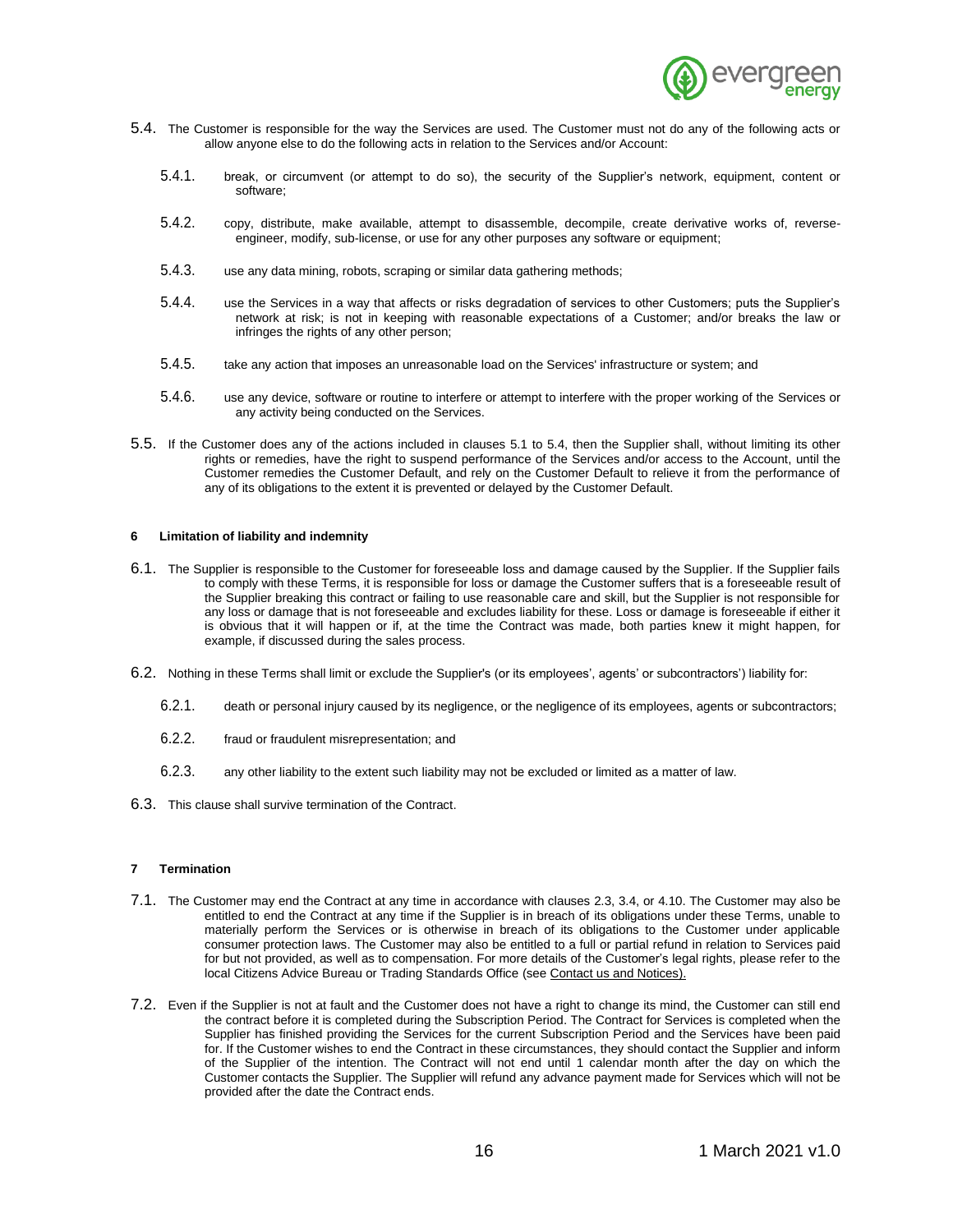

- 7.3. Any refunds under these Terms will be through the same means of payment as the Customer used for the initial transaction, unless expressly agreed otherwise.
- <span id="page-16-1"></span>7.4. The Supplier may end the Contract at any time by writing to the Customer if:
	- 7.4.1. the Customer does not make any payment when it is due and still does not make payment within 30 days of being reminded that payment is due; or
	- 7.4.2. the Customer does not, within a reasonable time of being asked for it, provide the Supplier with information that is necessary to provide the products, for example, address details, energy provider and tariff, and heating system specifications;
- 7.5. If the Supplier ends the Contract in the situations set out in [clause](#page-5-0) [7.4,](#page-16-1) the Supplier will refund the Customer any Charges paid in advance for Services which the Supplier has not provided, but may deduct or charge the Customer reasonable compensation for the net costs the Supplier will incur as a result of the Customer breaking the contract.

### **8 Force majeure**

- 8.1. For the purposes of this Contract, Force Majeure Event means an event beyond the reasonable control of the Supplier including but not limited to strikes, lock-outs or other industrial disputes (whether involving the workforce of the Supplier or any other party), failure of a utility service or transport network, act of God, war, epidemic/pandemic/notifiable disease, riot, civil commotion, malicious damage, compliance with any law or governmental order, rule, regulation or direction, accident, breakdown of plant or machinery, fire, flood, storm or default of suppliers or subcontractors.
- 8.2. The Supplier shall not be liable to the Customer as a result of any delay or failure to perform its obligations under this Contract as a result of a Force Majeure Event, provided the Supplier takes reasonable steps to prevent or minimise the delay.
- 8.3. If the Force Majeure Event prevents the Supplier from providing any of the Services for more than 30 days or is likely to result in substantial delay in provision of the Services, then Supplier and Customer shall, without limiting their other rights or remedies, have the right to terminate this Contract immediately and without liability by giving written notice to the other party.

#### **9 Assignment and other dealings**

- 9.1. The Supplier may at any time assign or transfer its rights under the Contract to another organisation and may subcontract performance of the Contract or delegate in any manner any or all of its obligations under the Contract to any third party or agent. The Supplier will let the Customer know about any transfer in advance.
- 9.2. The Customer shall not assign or transfer its rights under this Contract without the Supplier's consent.

### <span id="page-16-0"></span>**10 Contact us and Notices**

- 10.1. If the Customer wishes to cancel the Contract or otherwise has any questions or complaints about the Service, please contact the Supplier's customer service team at *[homely@evergreenenergy.co.uk](mailto:homely@evergreenenergy.co.uk)*, phone 0161 818 9005, or use the 'Contact us' tab in the App or Account.
- 10.2. Any notice or other communication given to a party under or in connection with the Contract shall be in writing and shall sent to that party's email address. A notice sent on a Business Day by 5pm shall be deemed received on that same day.
- 10.3. The Supplier's email address for notices shall be homely@evergreenenergy.co.uk and the Customer's email address for notices will be the email address chosen at the purchase of the Service and as reflected in the Order, unless agreed otherwise.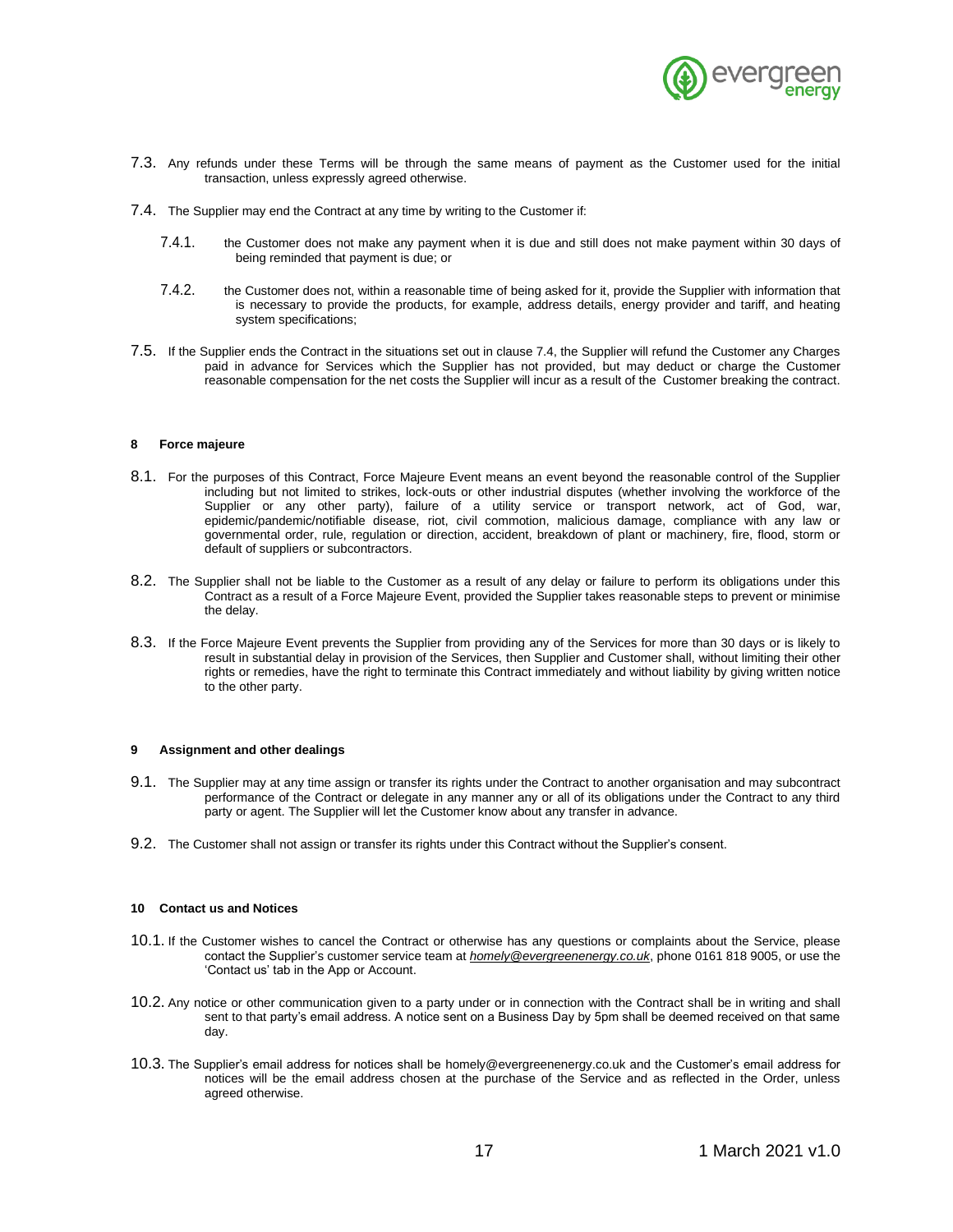

- 10.4. The provisions of this clause shall not apply to the service of any proceedings or other documents in any legal action.
- 10.5. For more information on your statutory rights you may contact Citizens Advice by visiting *[www.citizensadvice.org.uk](http://www.citizensadvice.org.uk/)* or calling 03454 04 05 06.

#### **11 Severance**

If any provision or part-provision of this agreement is or becomes invalid, illegal or unenforceable, it shall be deemed deleted, but that shall not affect the validity and enforceability of the rest of this agreement.

# **12 Waiver**

If the Supplier does not insist immediately that the Supplier does anything it is required to do under these Terms, or if the Supplier delays in taking steps against the Customer in respect of it breaking the Contract, that delay will not mean that the Customer does not have to take such actions in future and it will not prevent the Supplier taking steps against the Customer at a later date. For example, if the Customer misses a payment and the Supplier continues to provide the Services, the Supplier can still require the Customer to make the payment at a later date.

# **13 Third parties**

A person who is not a party to the Contract shall not have any rights to enforce its terms.

### **14 Variation**

The Supplier may revise these Terms from time to time in response to changes in relevant laws and other regulatory requirements. If the Supplier changes these Terms as they relate to and materially affect the Customer's Services, it will give the Customer reasonable advance notice of the changes and provide details of how to cancel if the Customer is not happy with them.

#### **15 Governing law**

These terms are governed by English law and you can bring legal proceedings in respect of the products in the English courts. If the Customer lives in Scotland, they can bring legal proceedings in either the Scottish or the English courts. If the Customer lives in Northern Ireland, they can bring legal proceedings in either the Northern Irish or the English courts.

#### **16 Entire Agreement**

These terms Contract constitutes the entire agreement between the parties in relation to its subject matter. The Customer acknowledges that it has not relied on any statement, promise, representation, assurance or warranty made or given by or on behalf of the Supplier which is not set out in the Contract.